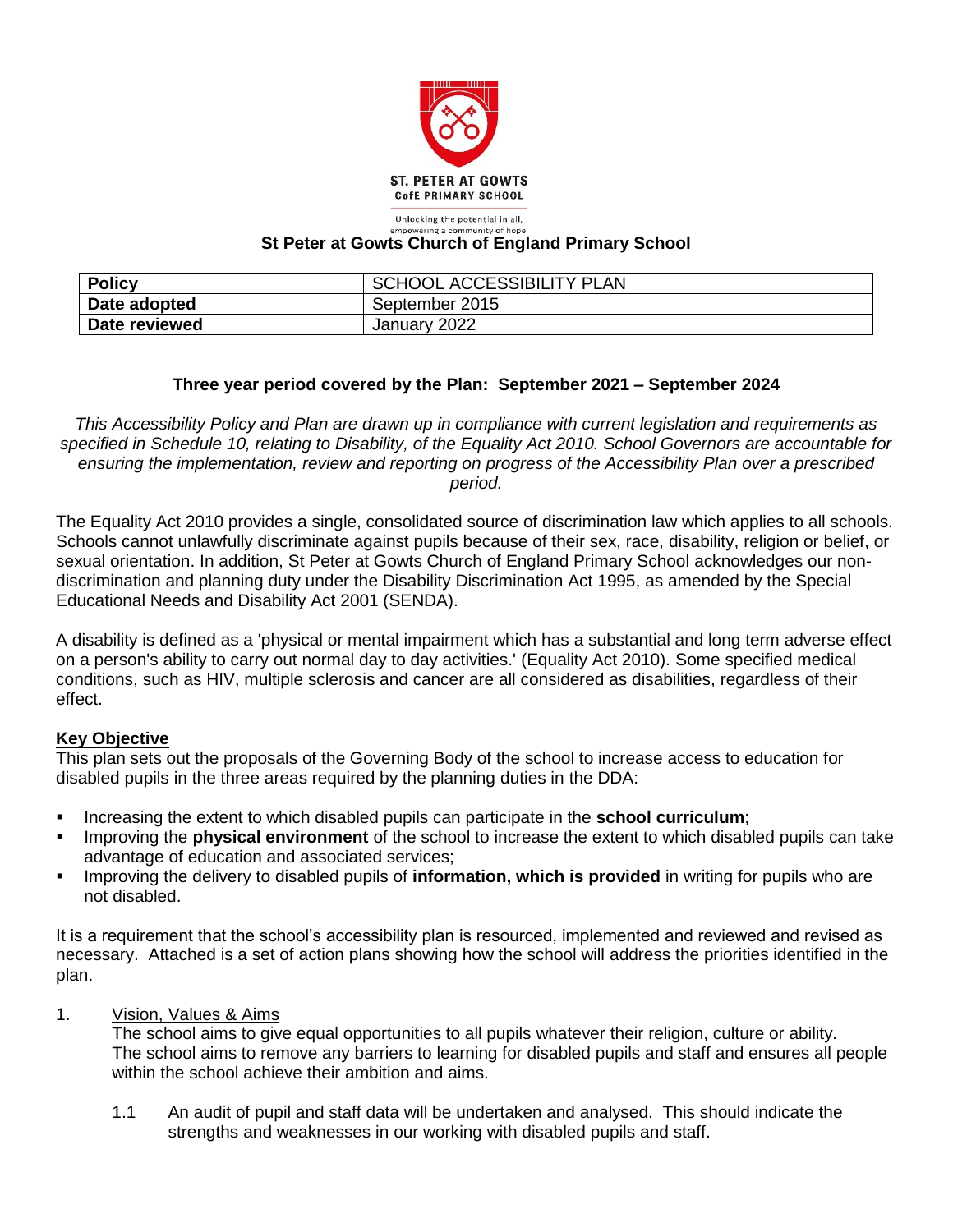- 1.2 Review anti-bullying, admission, risk assessments, administration of medicines, equal opportunities policies to ensure these reflect the impact on disabled pupils/staff.
- 1.3 Consult all disabled pupils/staff and representatives, volunteers during the development of the plan.
- 2. The main priorities in the plan should be
	- 2.1 Increasing the extent to which pupils can **participate in the curriculum by**:-
		- Focus on chosen curriculum areas over time
		- Co-ordinate the priorities in to SDP
		- Draw on expertise of language specialists, educational psychologists
		- Focus on medium term planning
		- Clear assessment in line with the National Curriculum
		- High expectations
		- Appropriate support
		- Pupil grouping and peer support

Disabled pupils need access to all areas of the curriculum of school including activities beyond the school day :-

- Recreation
- Movement around school
- **EXECT:** Special events sports days, visiting theatres etc
- **EXECUTE:** Breakfast and after school clubs
- School visits
- 2.2 Improving the **physical environment** of the school to increase the extent to which disabled pupils can take advantage of education and other services.

These might include:

- Changing floor coverings
- **·** Improvements to lighting, signage, colour contrast
- **·** Improvements to toilets
- Changes to playground layout
- **•** Provision of ramps/lifts
- Provision of particular furniture or equipment
- 2.3 Improving the delivery to disabled pupils of **information that is provided** in writing for pupils who are not disabled. This may include :-
	- Handouts, timetables, information about school events
	- Audio tapes
	- **Example 2** Large print
	- Braille
	- Pictures/symbols
	- **•** Sign language

## 3. Making it Happen

The Governing Body takes responsibility for the Accessibility Plan and reviews it and reports on it annually.

The plan will reflect in the SDP, Professional Development Plan, SEND, Asset Management and Health and Safety Policies.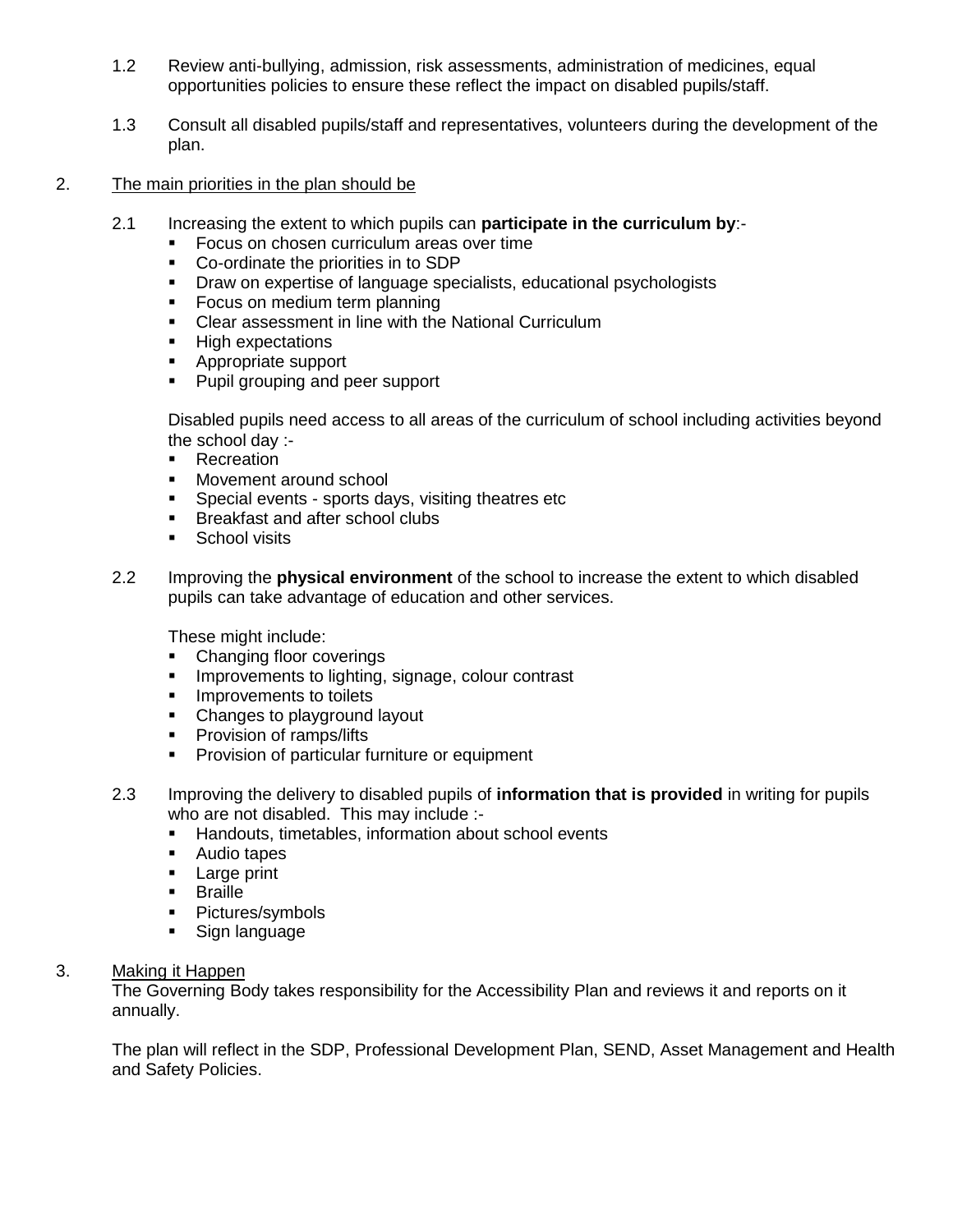# **Accessibility Action Plan**

| <b>Targets</b>                                                                                                                                                                                                                          | <b>Strategies</b>                                                                                                                                                                 | <b>Timescale</b>        | Responsibili<br>ty                                                    | <b>Success criteria</b>                                                                                                                                                                            | <b>Monitoring</b>          |  |  |  |  |
|-----------------------------------------------------------------------------------------------------------------------------------------------------------------------------------------------------------------------------------------|-----------------------------------------------------------------------------------------------------------------------------------------------------------------------------------|-------------------------|-----------------------------------------------------------------------|----------------------------------------------------------------------------------------------------------------------------------------------------------------------------------------------------|----------------------------|--|--|--|--|
| <b>Equality and inclusion</b>                                                                                                                                                                                                           |                                                                                                                                                                                   |                         |                                                                       |                                                                                                                                                                                                    |                            |  |  |  |  |
| To ensure that the<br>accessibility plan<br>becomes an annual<br>item at the FGB<br>meetings.                                                                                                                                           | Clerk to<br>$\bullet$<br>Governors to<br>add to list for<br>FGB meetings                                                                                                          | Annually                | Governors                                                             | Adherence to<br>legislation                                                                                                                                                                        | Headteacher/<br>Governors  |  |  |  |  |
| To improve staff<br>awareness of<br>disability issues.                                                                                                                                                                                  | <b>Review staff</b><br>$\bullet$<br>training needs.<br>Provide training<br>$\bullet$<br>for members of<br>the school<br>community as<br>needed                                    | On-going                | <b>SENDCo</b>                                                         | Whole school<br>community is<br>aware of issues.<br>School is fully<br>inclusive and all<br>pupils needs are<br>catered to.                                                                        | <b>SLT</b>                 |  |  |  |  |
| <b>Physical environment</b>                                                                                                                                                                                                             |                                                                                                                                                                                   |                         |                                                                       |                                                                                                                                                                                                    |                            |  |  |  |  |
| <b>Ensure environment</b><br>continues to be<br>accessible to all<br>children, staff and<br>visitors.                                                                                                                                   | Audit<br>$\bullet$<br>accessibility of<br>the school<br>buildings and<br>grounds.                                                                                                 | Autumn<br>2021          | <b>Business</b><br>Manager,<br>Site Manager                           | All children, staff<br>and visitors are<br>able to access<br>the school site<br>and buildings                                                                                                      | Headteacher/<br>Govenors   |  |  |  |  |
| To take into account<br>the needs of pupils<br>and visitors with<br>physical difficulties<br>and sensory<br>impairment when<br>planning and<br>undertaking future<br>improvements and<br>refurbishments of<br>the site and<br>premises. | Ensuring there is<br>$\bullet$<br>free movement<br>and access<br>about the<br>building for<br>wheelchair<br>users.<br>Suggested<br>actions are<br>implements as<br>budget allows. | On-going<br>As required | Headteacher,<br><b>Site</b><br>Manager,<br><b>Business</b><br>Manager | Children with<br>identified needs<br>are successfully<br>integrated as a<br>result of the<br>environmental<br>adaptions, where<br>needed, and as a<br>result of targeted<br>support and<br>advise. | Headteacher/<br>Govenors   |  |  |  |  |
| <b>Curriculum</b>                                                                                                                                                                                                                       |                                                                                                                                                                                   |                         |                                                                       |                                                                                                                                                                                                    |                            |  |  |  |  |
| To continue to train<br>staff to enable them<br>to meet the needs of<br>children with a<br>range of SEND.                                                                                                                               | SENDCo to<br>review the needs<br>of children and<br>provide training<br>for staff as<br>needed.                                                                                   | On-going                | <b>SENDCo</b>                                                         | All children can<br>access the<br>curriculum and<br>are making good<br>or better<br>progress.                                                                                                      | <b>SLT</b>                 |  |  |  |  |
| To ensure that all<br>children are able to<br>access all out-of-<br>school activities.<br>E.g. Clubs, trips,<br>residential visits etc.                                                                                                 | Review out of<br>$\bullet$<br>school provision<br>to ensure<br>compliance with<br>legislation.                                                                                    | On-going                | Assistant<br>Headteacher                                              | All out-of-school<br>education will<br>comply with<br>legislation and All<br>children will be<br>able to access<br>the out-of-school<br>provision.                                                 | SLT/SENDC<br>o             |  |  |  |  |
| To provide specialist<br>equipment, as<br>needed, to promote                                                                                                                                                                            | Assess the<br>$\bullet$<br>needs of the                                                                                                                                           | On-going<br>As required | <b>SENDCo</b>                                                         | All children will be<br>able to access all<br>learning activities                                                                                                                                  | Headteacher/<br><b>SLT</b> |  |  |  |  |